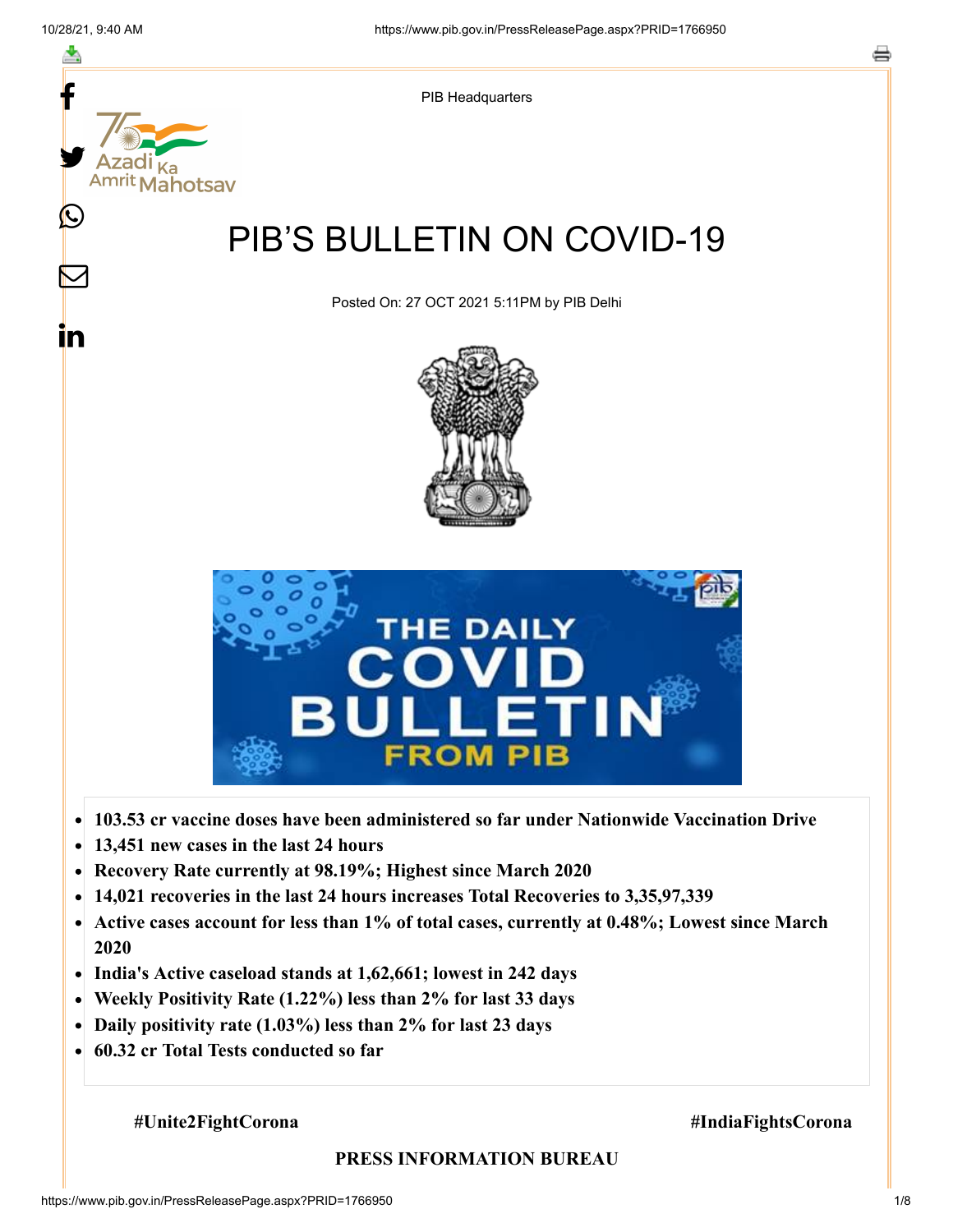10/28/21, 9:40 AM https://www.pib.gov.in/PressReleasePage.aspx?PRID=1766950

### **MINISTRY OF INFORMATION & BROADCASTING**

### **GOVERNMENT OF INDIA**







**COVID-19 Vaccination Status** (As on 27th October, 2021 | 08:00 AM)

Total Vaccine Doses administered (so for)

Vaccine Doses administered (in last 24 hours)

COVID-H

#We4Vaccine

1,03,53,25,577

55,89,124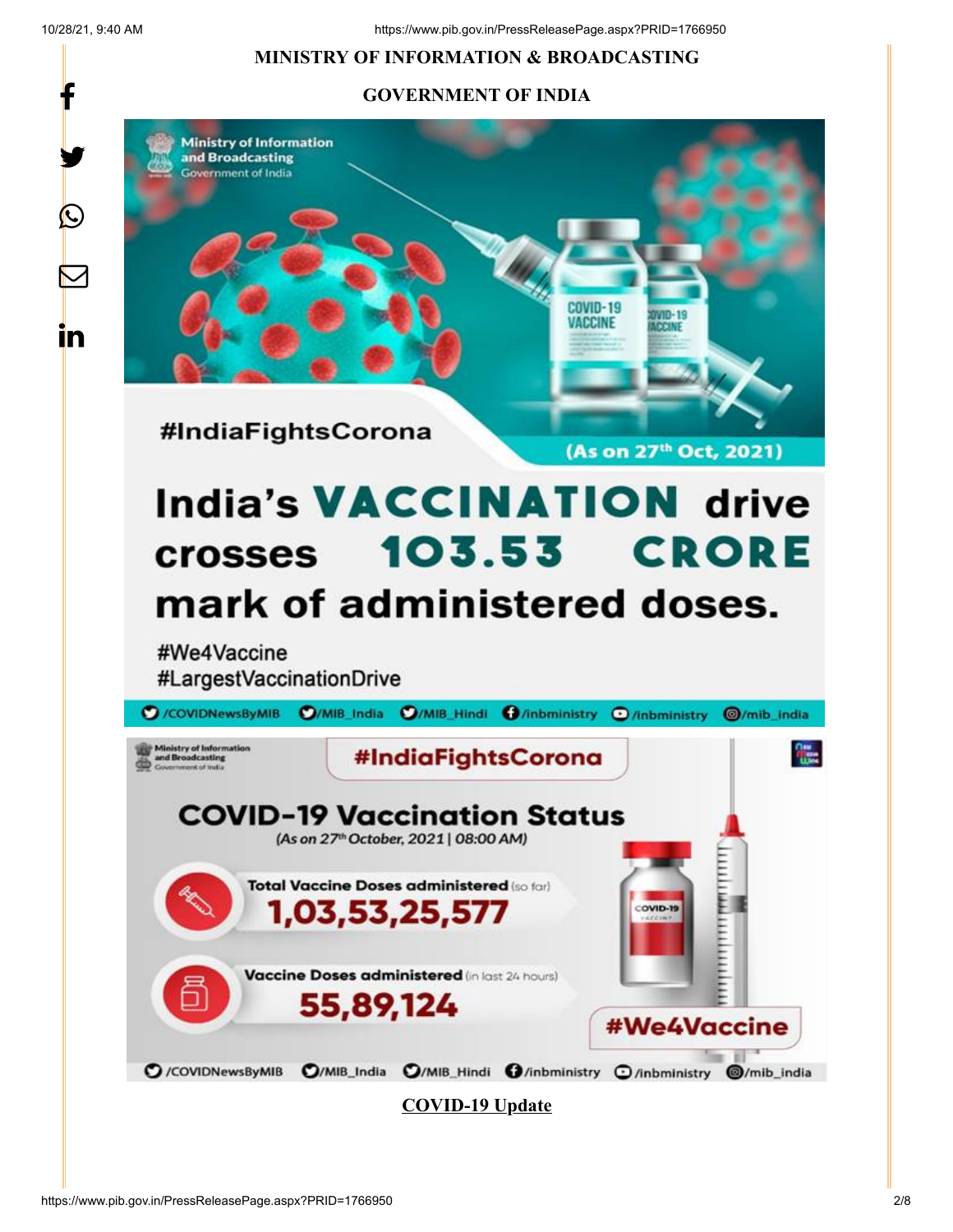f

y.

 $\bm{\mathcal{Q}}$ 

 $\sum$ 

**India's Cumulative COVID-19 Vaccination Coverage exceeds 103.53 Cr**

# **Recovery Rate currently at 98.19%; Highest since March 2020**

# **13,451 New Cases reported in the last 24 hours**

# **India's Active Caseload (1,62,661) is lowest in 242 days**

**Weekly Positivity Rate (1.22%) less than 2% for last33 days**

With the administration of **55,89,124** vaccine doses in the last 24 hours, India's COVID-19 vaccination coverage has exceeded 103.53 Cr (1,03,53,25,577) as per provisional reports till 7 am today. This has been achieved through 1,02,95,714 sessions.

The break-up of the cumulative figure as per the provisional report till 7 am today include:

| <b>HCWs</b><br><b>FLWs</b> | $1^\mathrm{st}$ Dose | 1,03,78,437     |
|----------------------------|----------------------|-----------------|
|                            | $2nd$ Dose           | 91,71,725       |
|                            | 1 <sup>st</sup> Dose | 1,83,70,088     |
|                            | 2 <sup>nd</sup> Dose | 1,57,92,606     |
| Age Group 18-44 years      | 1 <sup>st</sup> Dose | 41,12,06,354    |
|                            | 2 <sup>nd</sup> Dose | 13, 12, 65, 535 |
| Age Group 45-59 years      | 1 <sup>st</sup> Dose | 17,29,71,002    |
|                            | 2 <sup>nd</sup> Dose | 9,28,01,459     |
| Over 60 years              | 1 <sup>st</sup> Dose | 10,86,31,844    |
|                            | 2 <sup>nd</sup> Dose | 6,47,36,527     |
| <b>Total</b>               |                      | 1,03,53,25,577  |

The recovery of **14,021** patients in the last 24 hours has increased the cumulative tally of recovered patients (since the beginning of the pandemic) to **3,35,97,339.**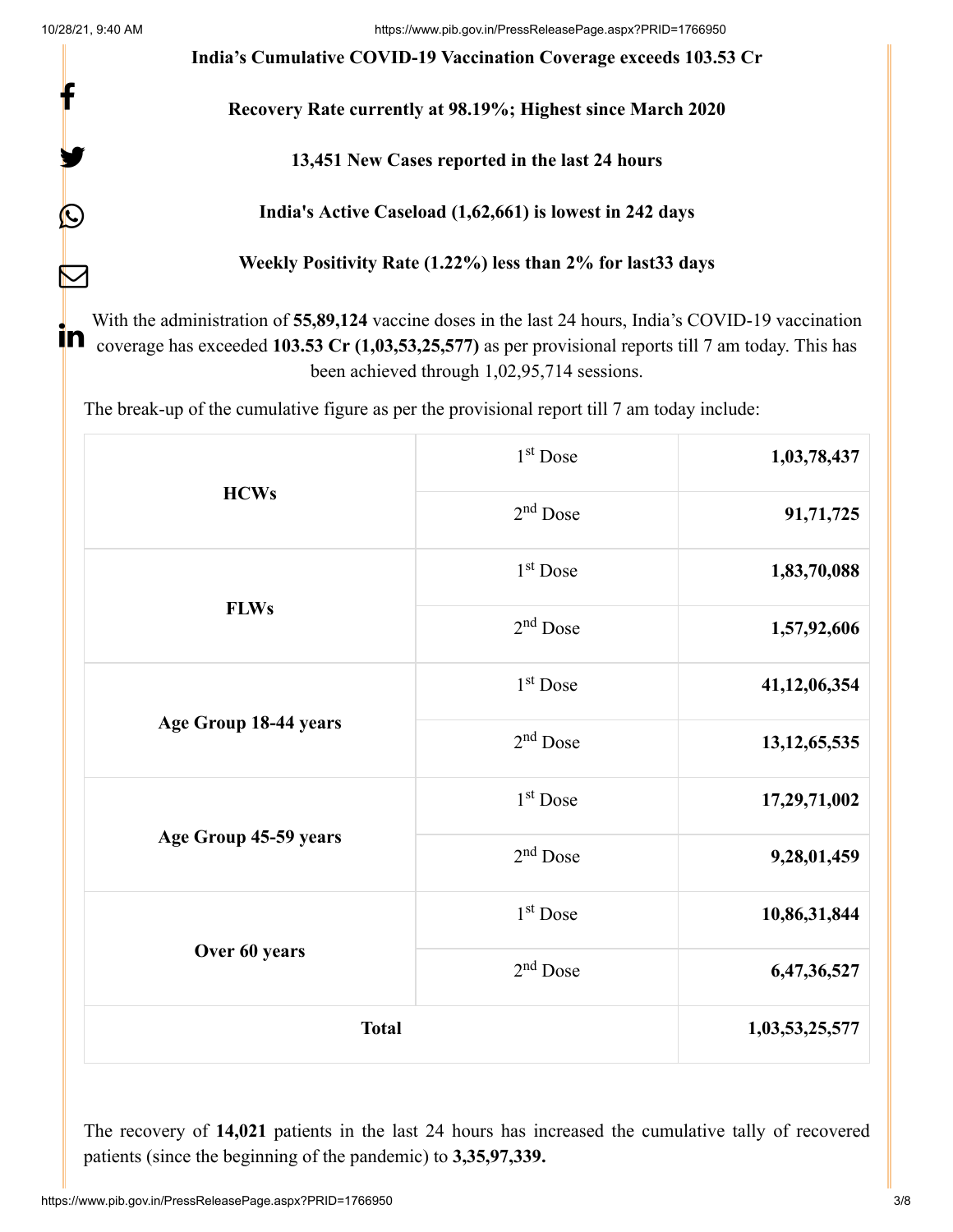Consequently, India's recovery rate stands at **98.19%**. Recovery Rate is currently at its highest peak since March 2020.



Sustained and collaborative efforts by the Centre and the States/UTs continue the trend of less than 50,000 Daily New Cases that is being reported for 122 consecutive days now.



#### **13,451 new cases** were reported in the last 24 hours

The Active Caseload remains below 2 lakh mark and is presently at **1,62,661 which is lowest in 242 days.**Active cases presently constitute **0.48%** of the country's total Positive Cases, which **is lowest since March 2020**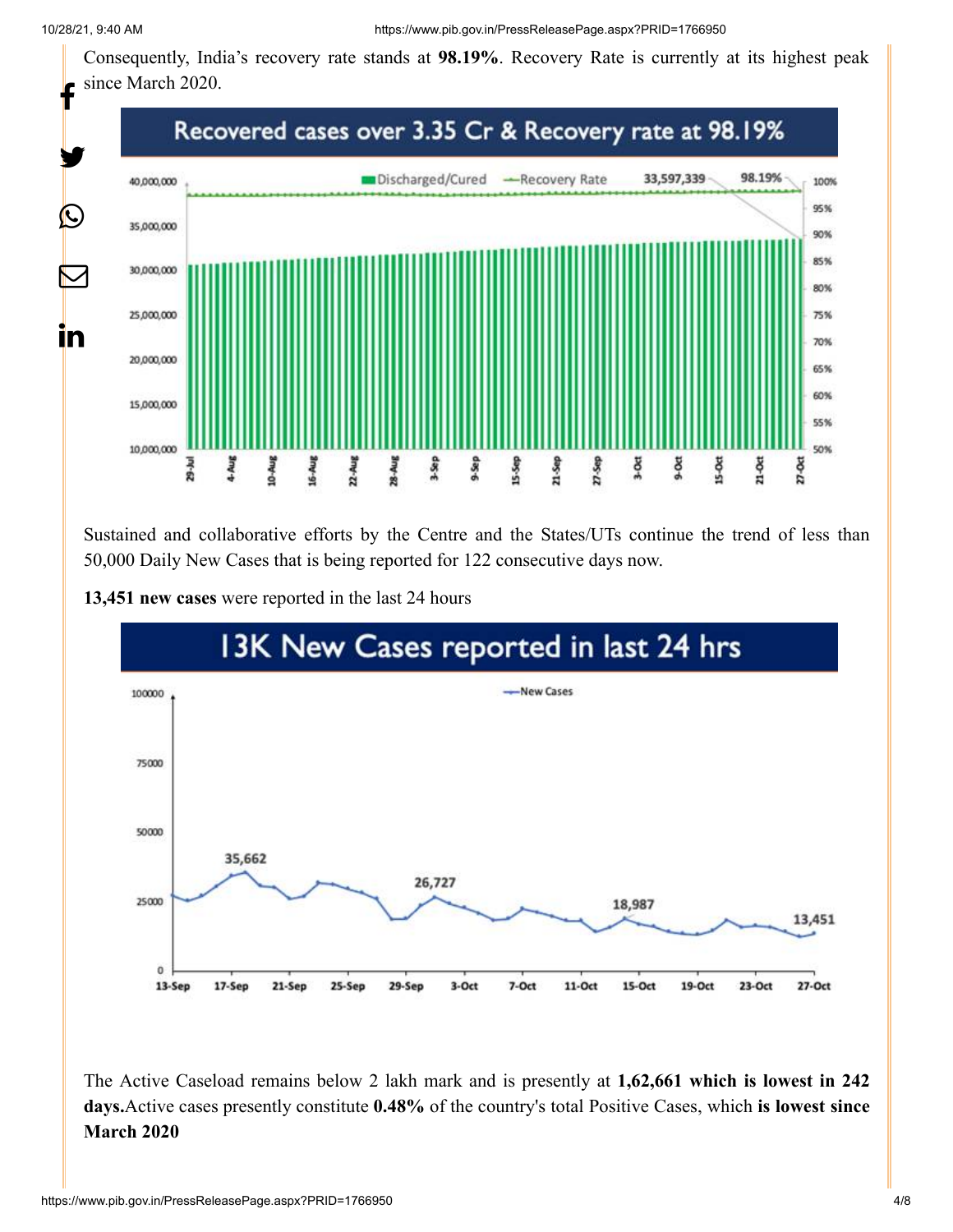10/28/21, 9:40 AM https://www.pib.gov.in/PressReleasePage.aspx?PRID=1766950





The testing capacity across the country continues to be expanded. The last 24 hours saw a total of13,05,962 tests being conducted. India has so far conducted over **60.32 Cr (60,32,07,505**) cumulative tests.

While testing capacity has been enhanced across the country, **Weekly Positivity Rate at 1.22% remains less than 2% for the last 33 days now.** The **Daily Positivity rate reported to be1.03%.** The daily Positivity rate has remained below2% for last 23 days and below 3% for 58 consecutive days now



<https://pib.gov.in/PressReleasePage.aspx?PRID=1766807>

**Update on COVID-19 Vaccine Availability in States/UTs**

**More than 107.81 Crore vaccine doses provided to States/UTs**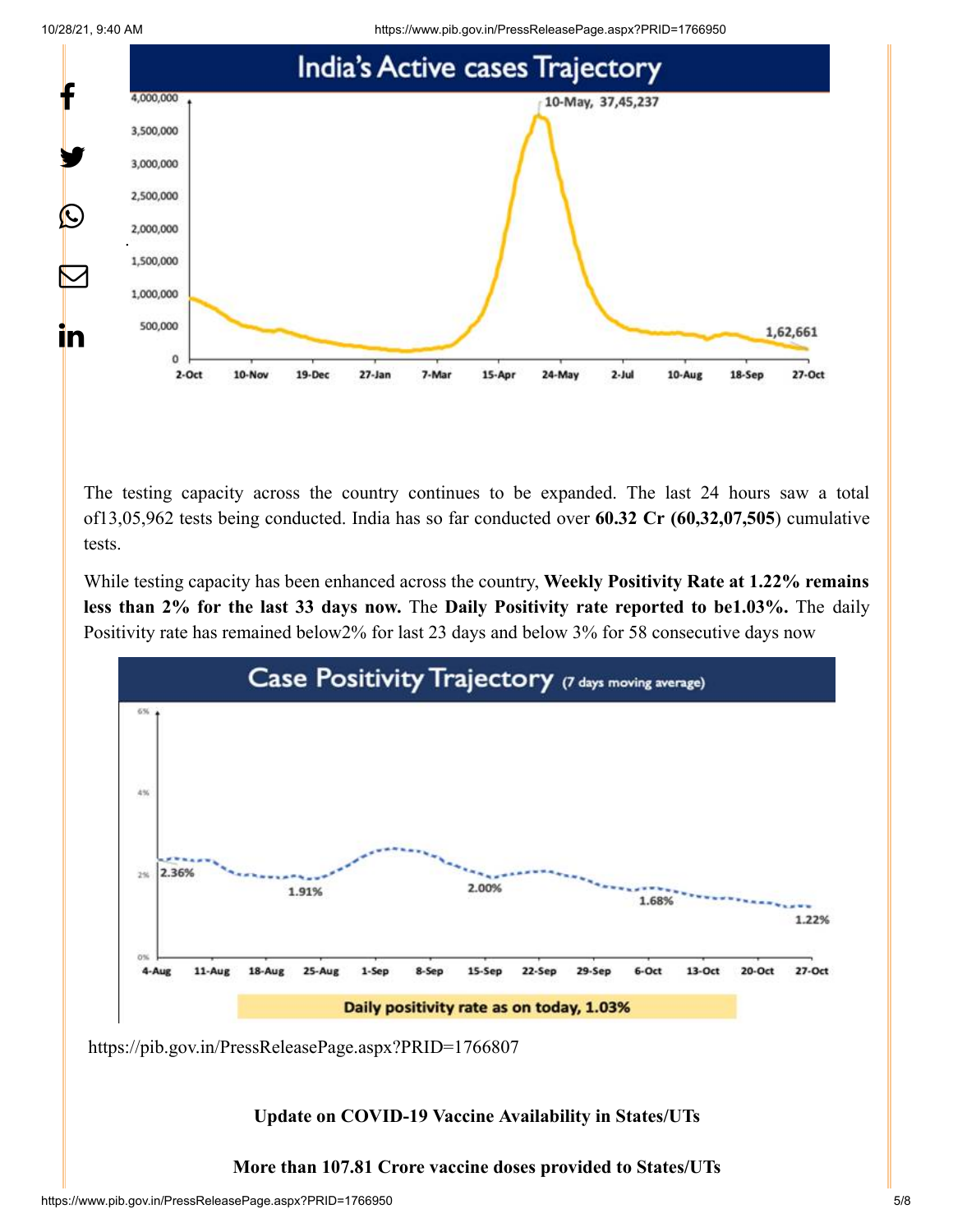f

#### **More than 12.37 Crore balance and unutilized vaccine doses still available with States/UTs**

The Union Government is committed to accelerating the pace and expanding the scope of COVID-19 vaccination throughout the country. The new phase of universalization of COVID-19 vaccination commenced from 21st June 2021. The vaccination drive has been ramped up through availability of Commenced from 21st June 2021. The vaccination drive has been ramped up infough availability of more vaccines, advance visibility of vaccine availability to States and UTs for enabling better planning by them, and streamlining the vaccine supply chain.

As part of the nationwide vaccination drive, Government of India has been supporting the States and UTs by providing them COVID Vaccines free of cost. In the new phase of the universalization of the COVID19 vaccination drive, the Union Government will procure and supply (free of cost) 75% of the vaccines being produced by the vaccine manufacturers in the country to States and UTs.

| <b>VACCINE DOSES</b>     | (As on $27th$ October 2021) |
|--------------------------|-----------------------------|
| <b>SUPPLIED</b>          | 1,07,81,96,865              |
| <b>BALANCE AVAILABLE</b> | 12,37,64,029                |

More than **107.81crore(1,07,81,96,865)** vaccine doses have been provided to States/UTs so far through Govt of India (free of cost channel) and through direct state procurement category.

More than**12.37Cr (12,37,64,029)**balance and unutilized COVID Vaccine doses are still available with the States/UTs to be administered.

<https://pib.gov.in/PressReleasePage.aspx?PRID=1766795>

## **Important Tweets**

[#IndiaFightsCorona](https://twitter.com/hashtag/IndiaFightsCorona?src=hash&ref_src=twsrc%5Etfw):

Government of India has so far provided more than 107.81 crore vaccine doses to States/UTs Free of Cost (As on 27 October, 2021, 8:00 am)

➡️More than 12.37 crore doses are still available with States/UTs to be administered[.#We4Vaccine](https://twitter.com/hashtag/We4Vaccine?src=hash&ref_src=twsrc%5Etfw) [#Unite2FightCorona](https://twitter.com/hashtag/Unite2FightCorona?src=hash&ref_src=twsrc%5Etfw) [pic.twitter.com/t1CayIRBtC](https://t.co/t1CayIRBtC)

— #IndiaFightsCorona (@COVIDNewsByMIB) [October 27, 2021](https://twitter.com/COVIDNewsByMIB/status/1453265276632551430?ref_src=twsrc%5Etfw)